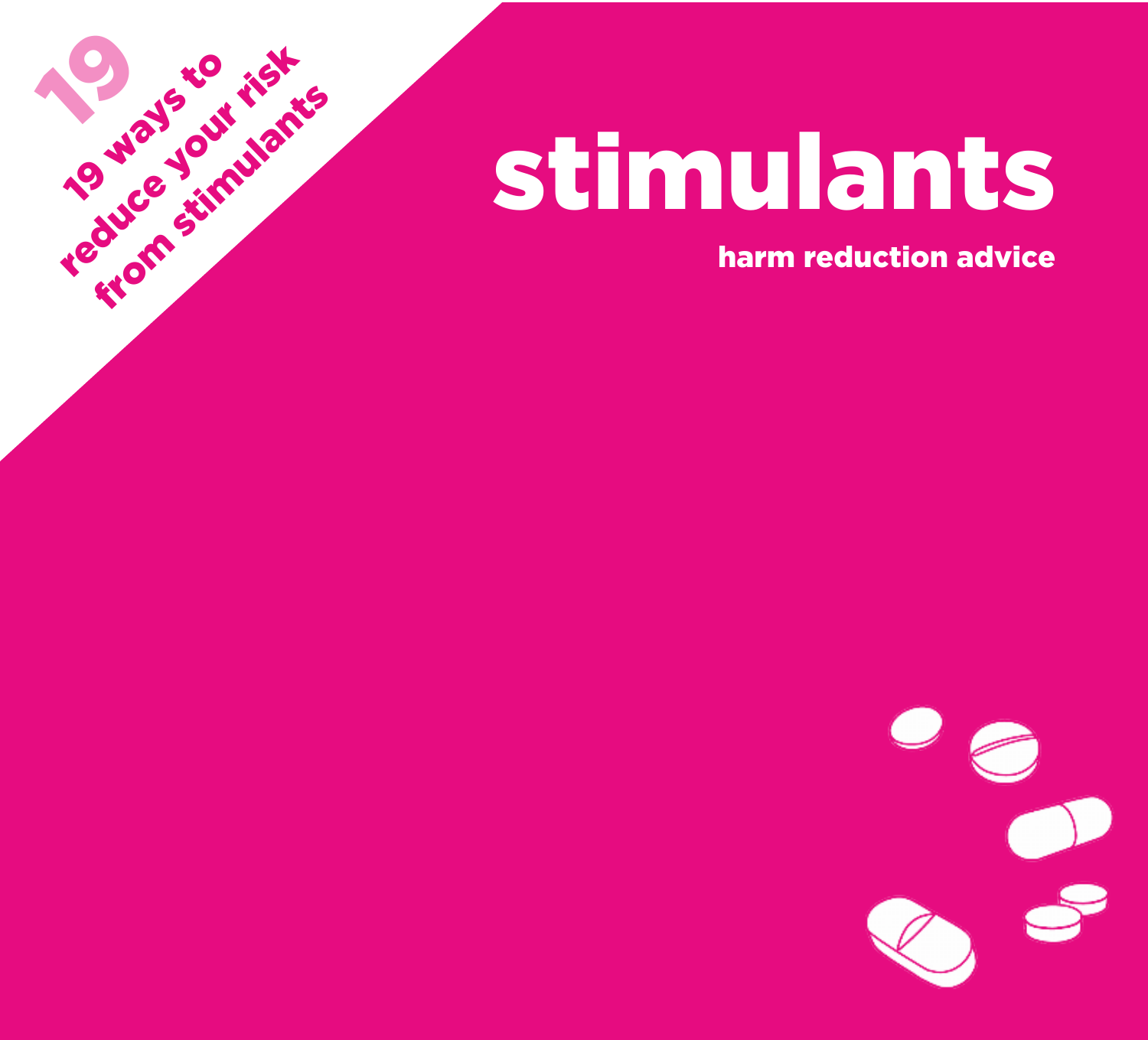# **What are stimulants?**

**Stimulants tend to make people feel more alert and awake, and can make you feel very happy or euphoric. Some stimulants are also hallucinogenic.**

Stimulants available in Northern Ireland include drugs like ecstasy, speed and cocaine as well as lots of newer drugs which are sometimes sold as ecstasy, or are sold as legal highs or just a white powder or crystal.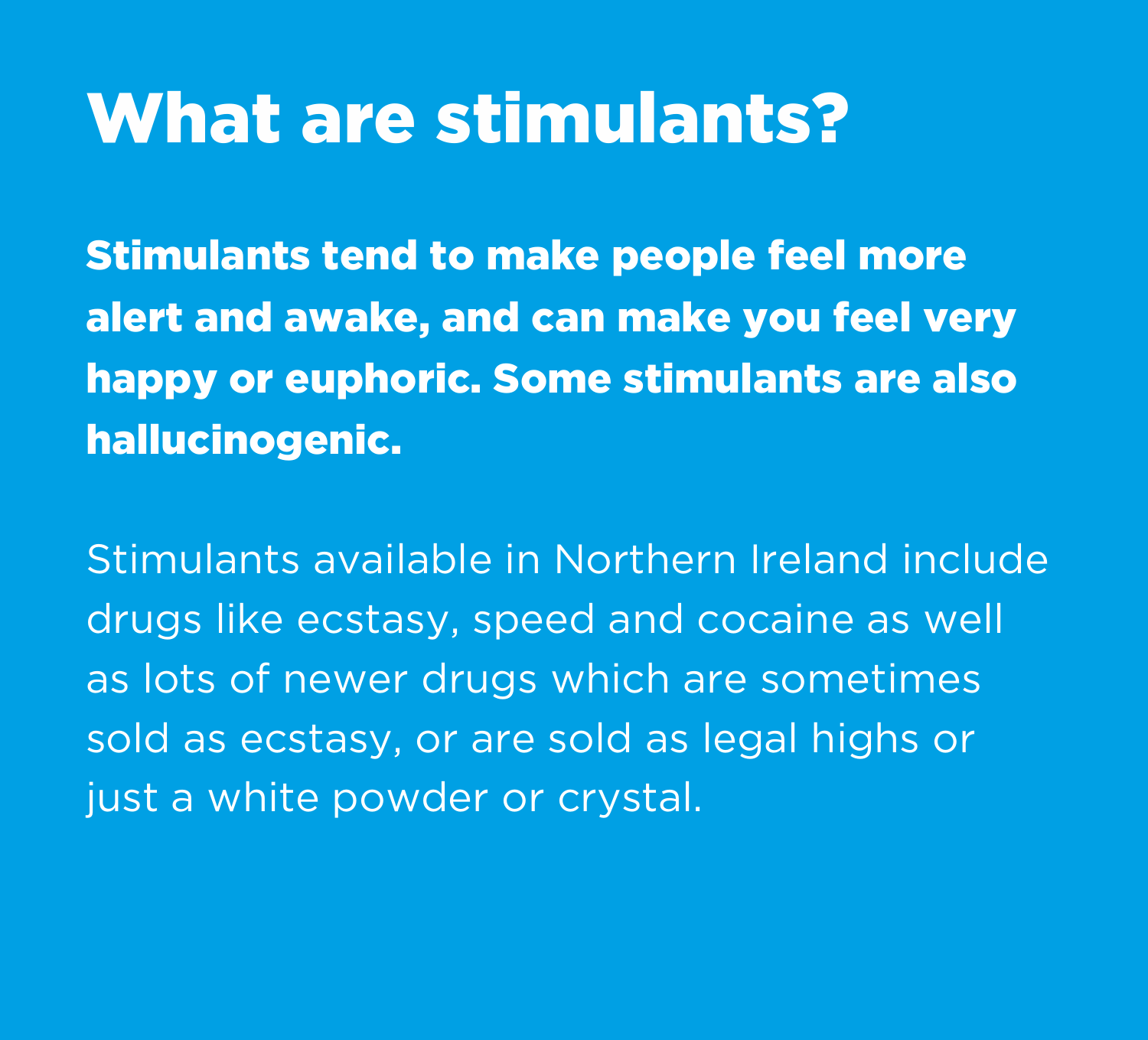

## **Side effects on your body include…** dizziness, tremor, headache, flushed skin, chest pains with palpitations, excessive sweating, vomiting, sleeplessness and abdominal cramps.

These effects may occur as a result of taking too large a dose at one time or taking large doses over an extended period of time.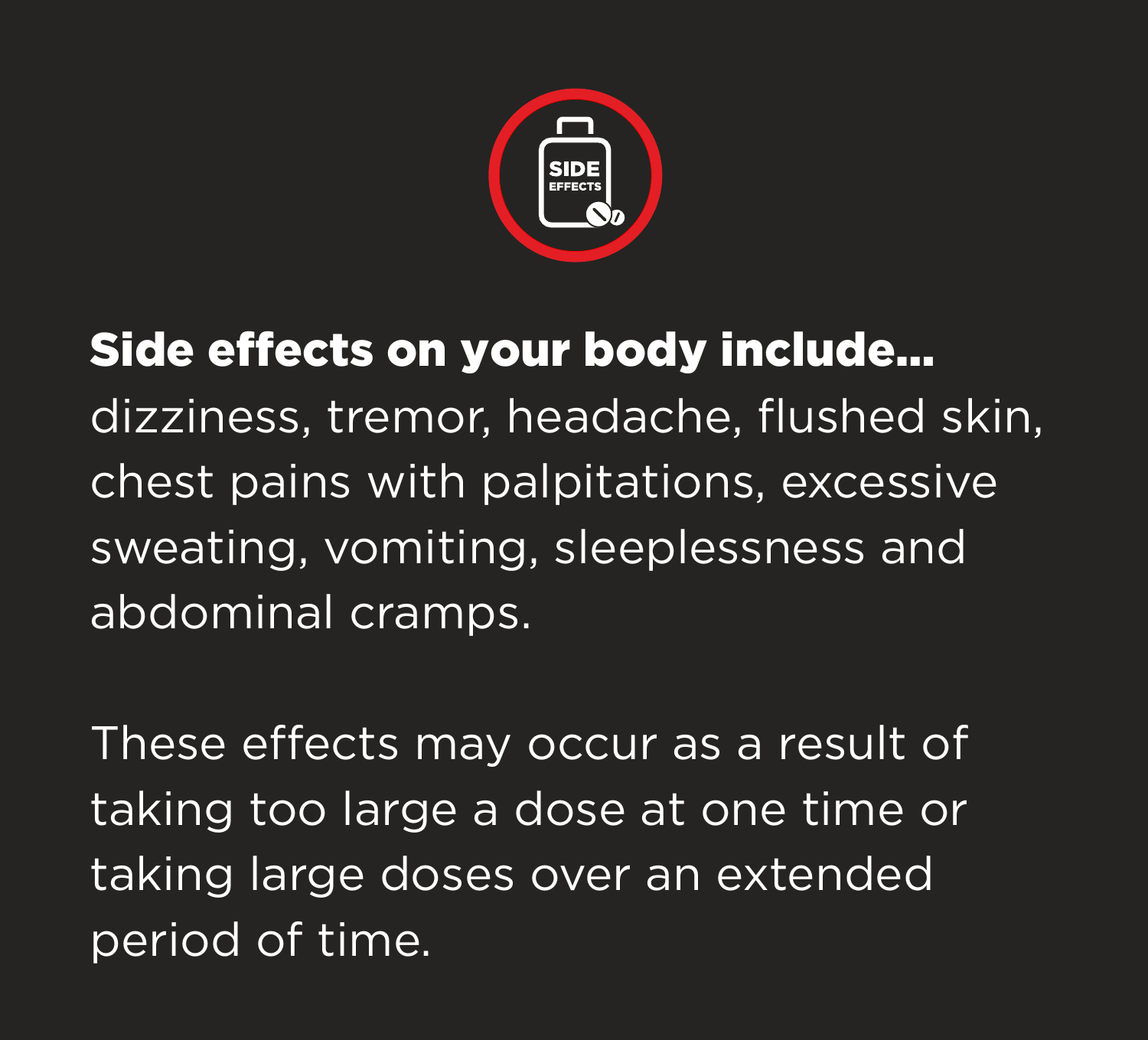

#### **Side effects on your mind include…**

agitation, paranoia, hallucinations/hearing things, hostility, panic, aggression, depression and suicidal tendencies.

#### **Overdose can cause…**

high fever, convulsions, stroke, or heart problems like cardiac arrest, sometimes leading to death. Physical activity (dancing or running) can increase risks by putting more pressure on your heart or making you heat up.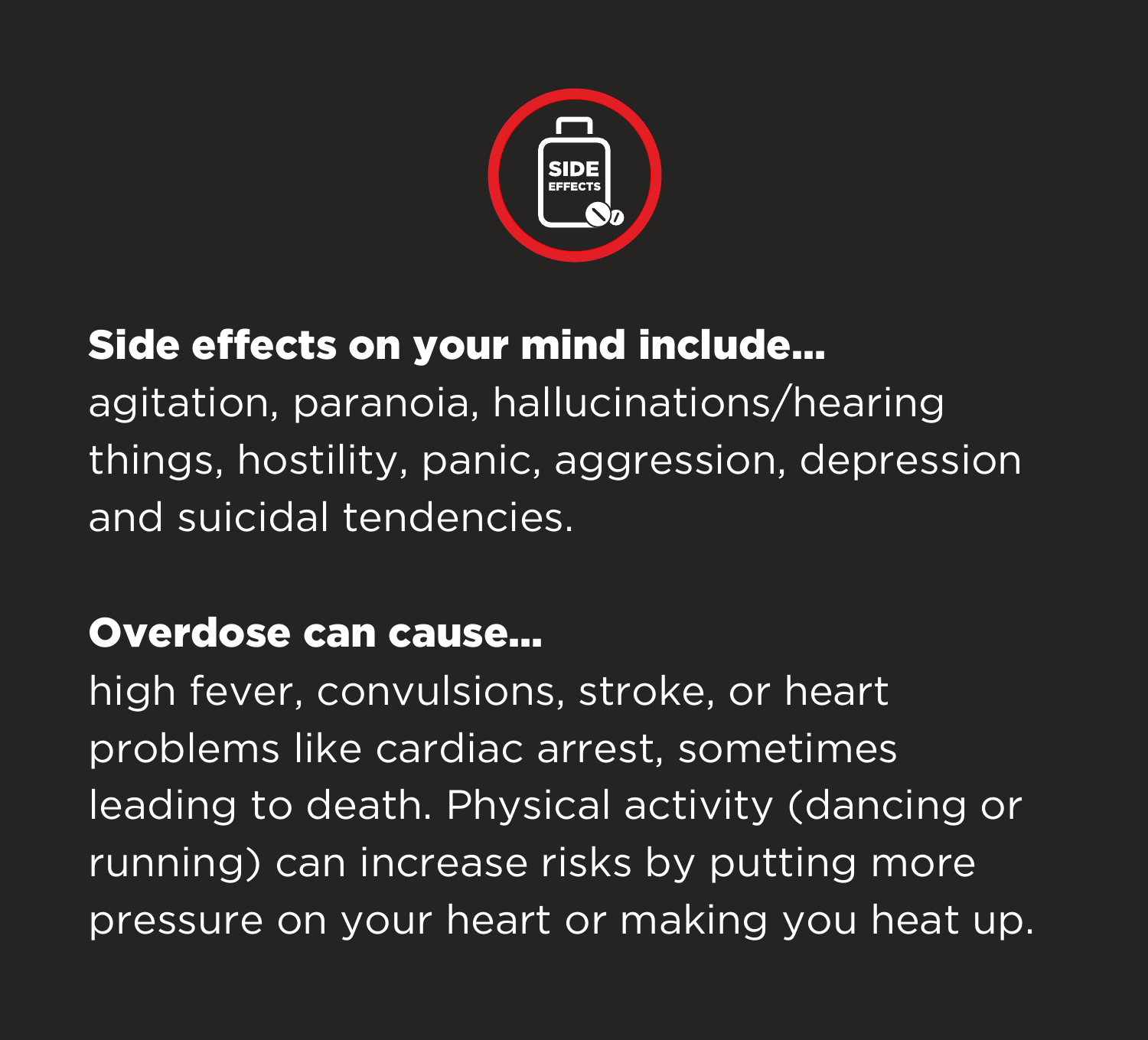**The best advice is never to take any drug unless it has been prescribed for you.**

If you are going to take stimulants, you may find the advice in this leaflet useful.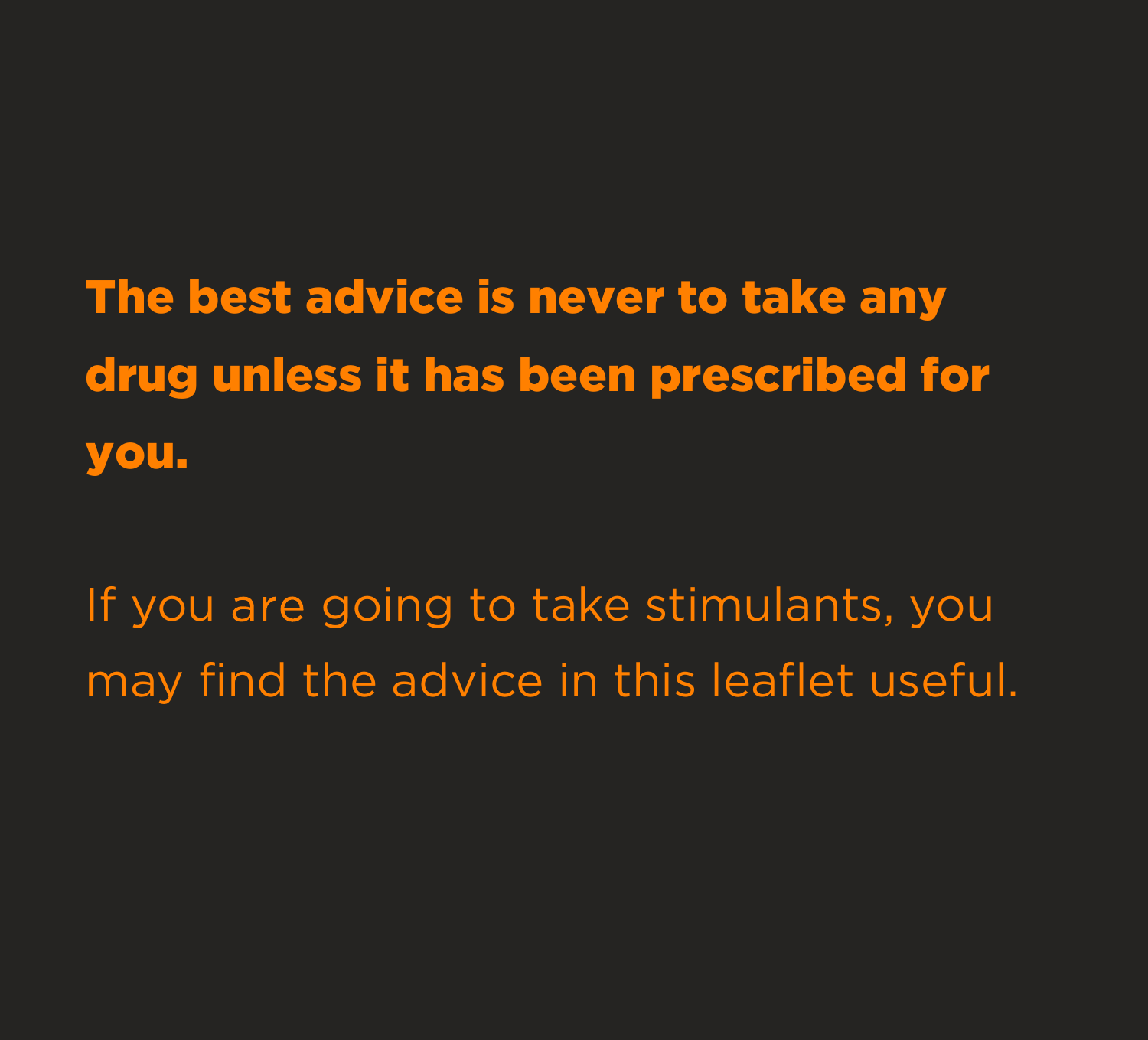

# **7 ways to reduce your risks before you even start:**

preparing to take stimulants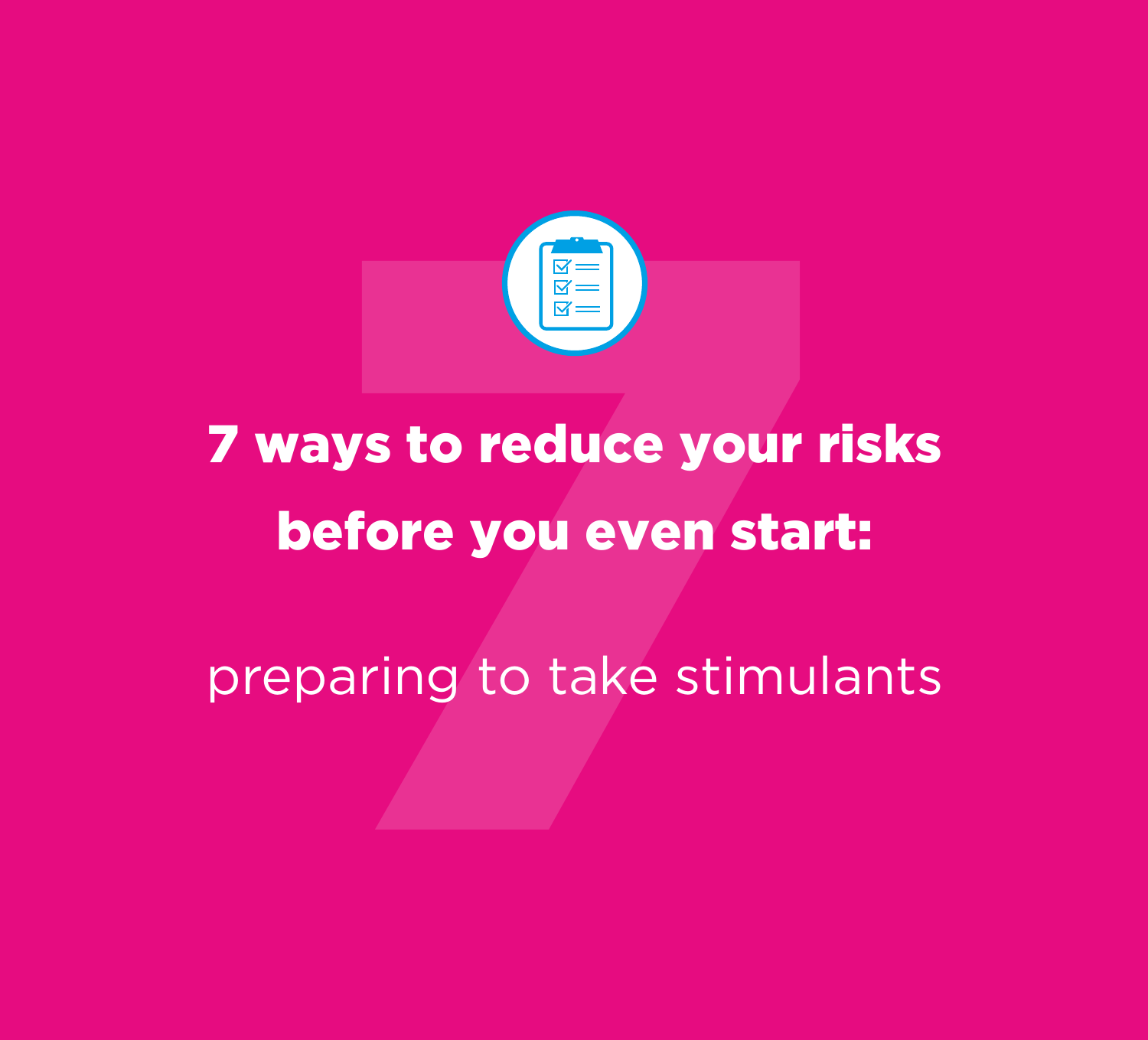

**#1 Think carefully about the risks before you start, especially if you have mental health problems.**

> Using stimulants can put your mental health at greater risk.



**#2 Try to take drugs with someone else there, someone you can trust to look after you if things go wrong.**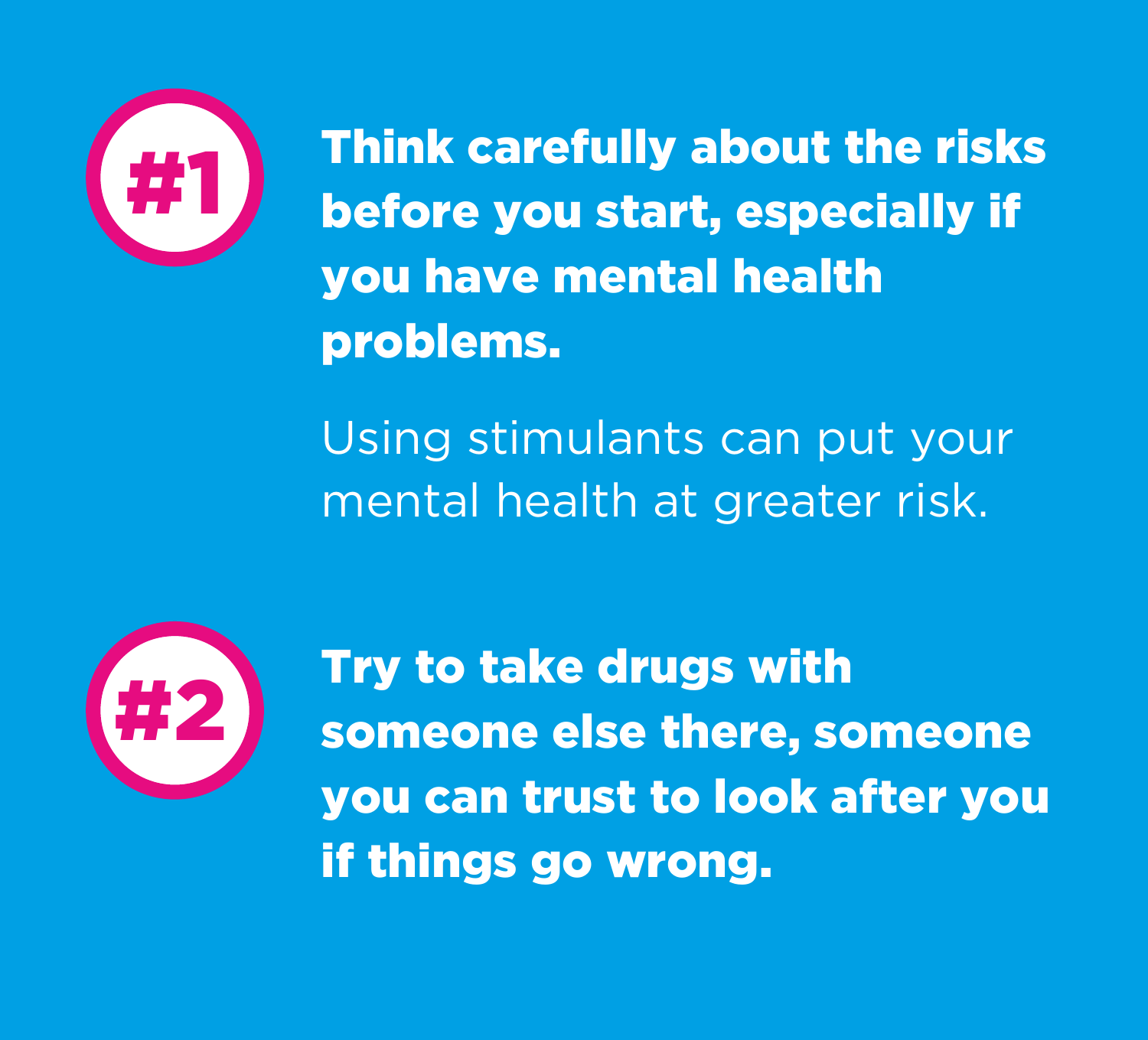

**Think about the people you use with, and the views they have on how to take drugs.**

Groups of friends who take drugs together tend to have **"norms"** or ways they normally do things. If those norms include taking large amounts or using over days at a time, then the people in that group are at a higher risk. Having norms you think are sensible can reduce your risks a lot. **Chat with your mates about it.**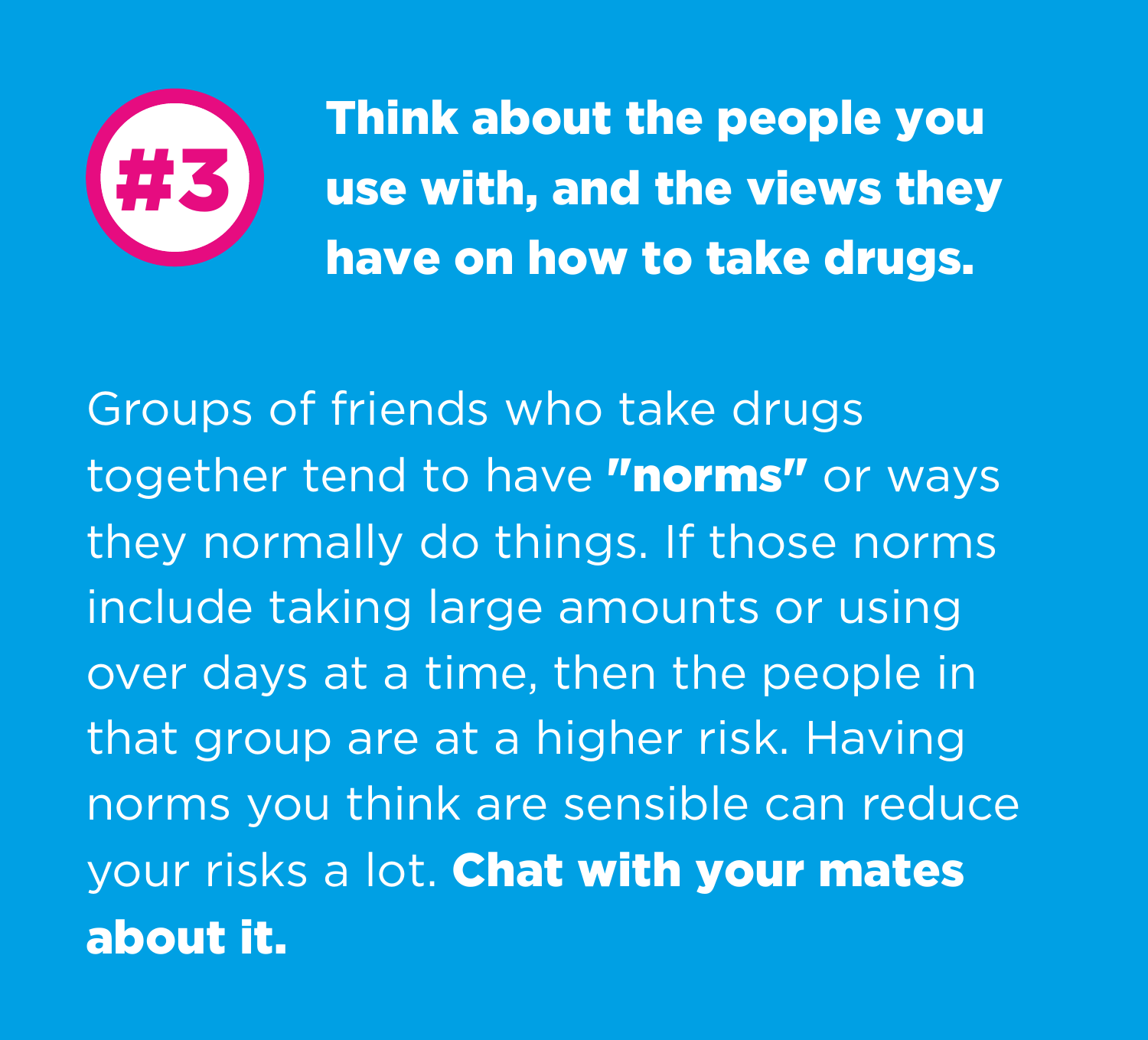

**Try and eat something beforehand, even if just a snack.**



**Try to find out as much as you can about the particular type of herbal you plan to take:**

**Ask other people** who've taken it what effects it had - but remember that the same drug can act differently on different people. **The info you have may be wrong**: drugs with the same name may not actually be the same. The description on the package, or what you've read about the drug may be inaccurate.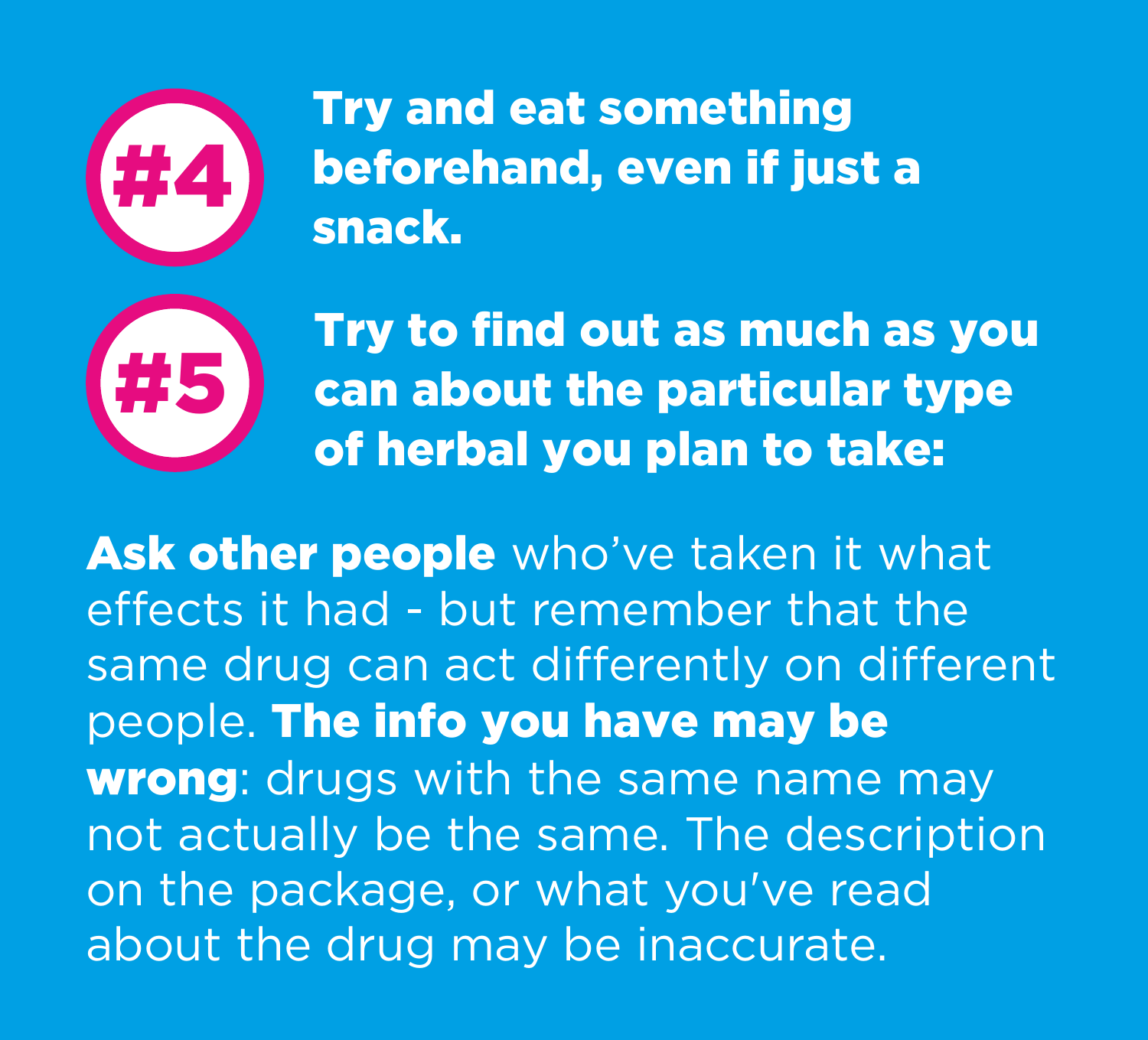

Taking breaks or using for shorter periods of time can reduce the risk of death from stroke or heart problems.



**Carry condoms** (you know why!)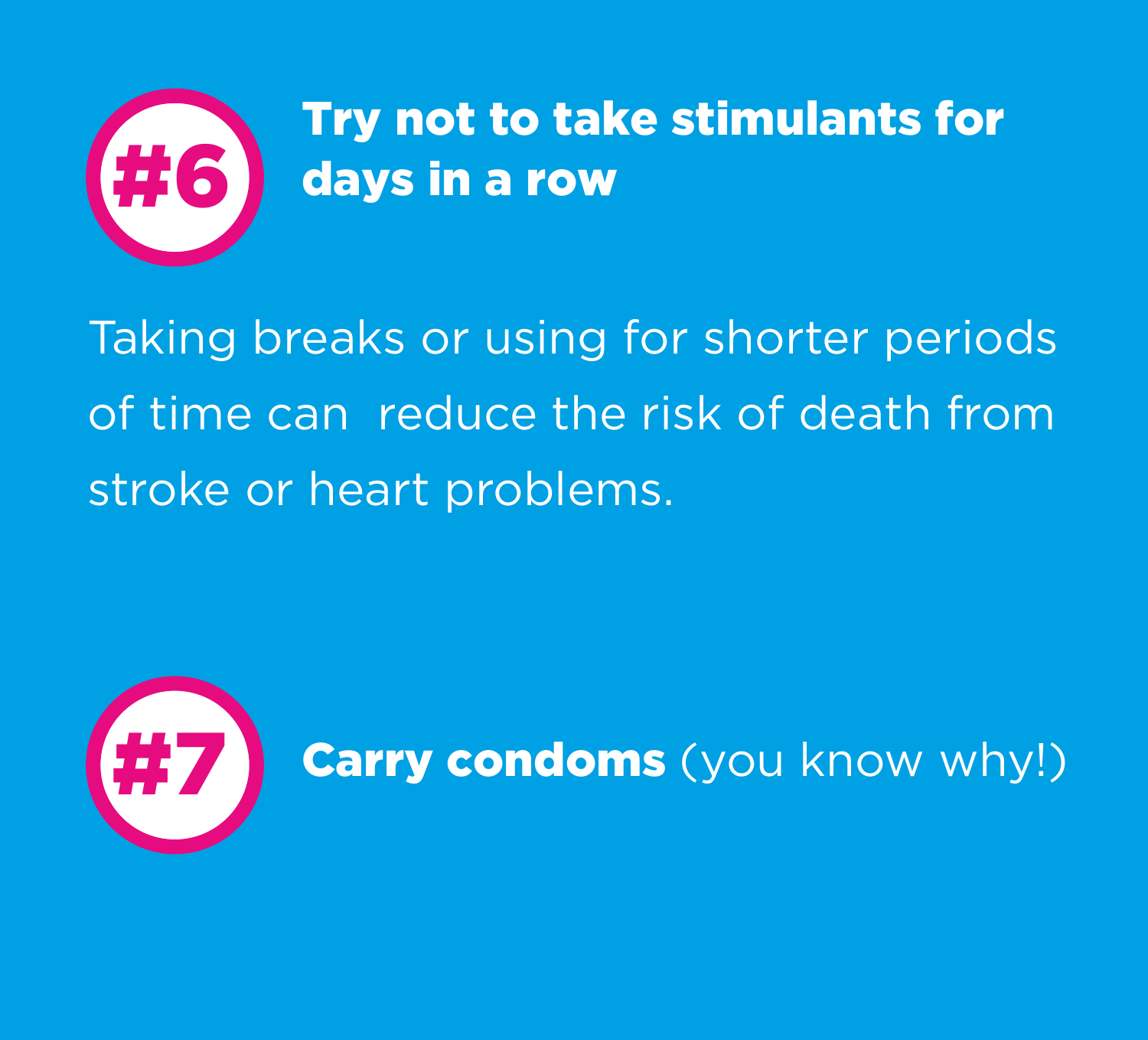

## **6 more ways to reduce your risks:**

**once you're using….**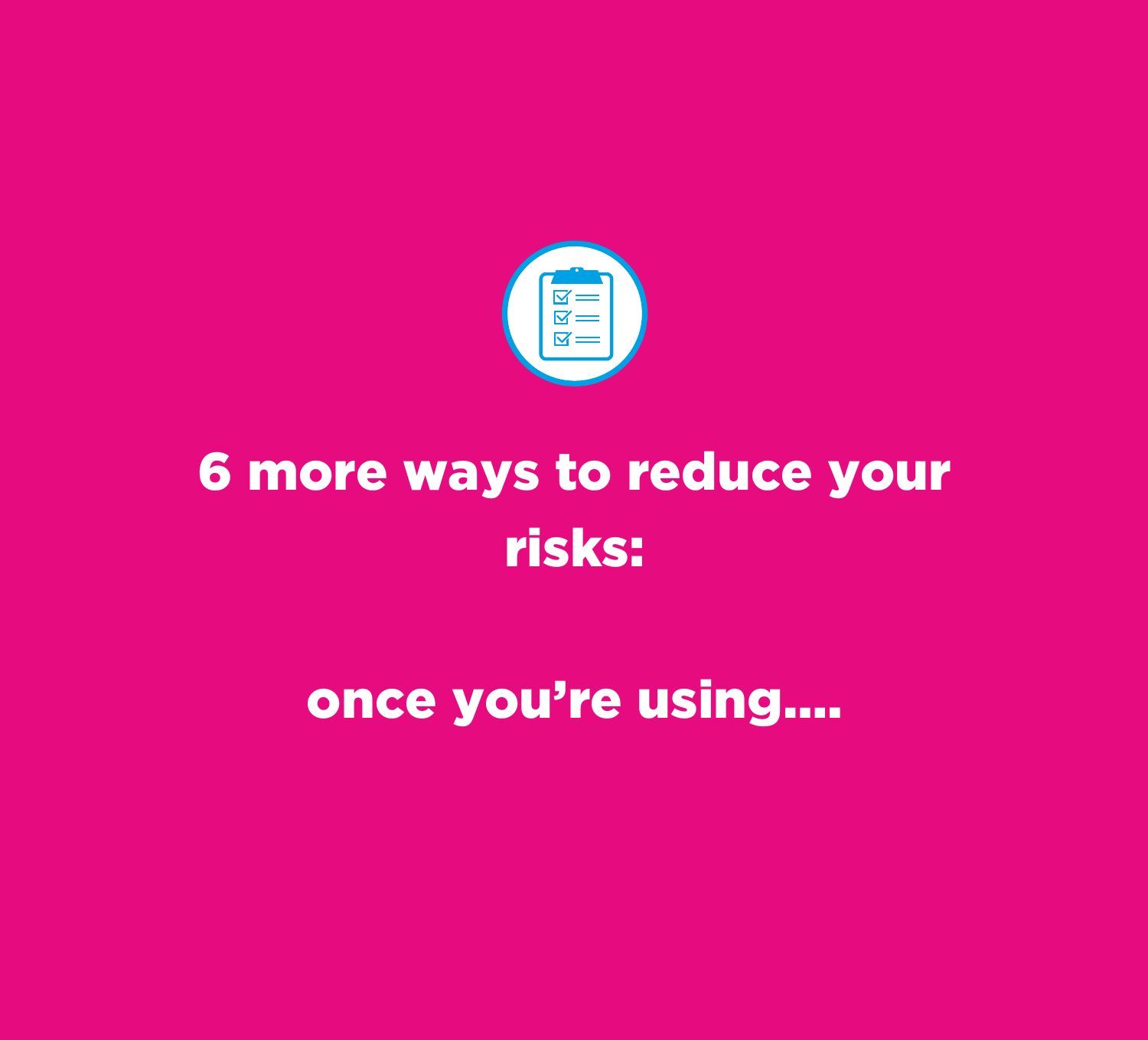

**Take a small amount and let it reach its peak effect** to test how strong it is. Different drugs act at different speeds, and if you don't feel the effects after a while, it may not mean that the drug is weak - it may mean you have taken a strong drug which takes a while to come on. **Taking more too soon could lead to overdose.**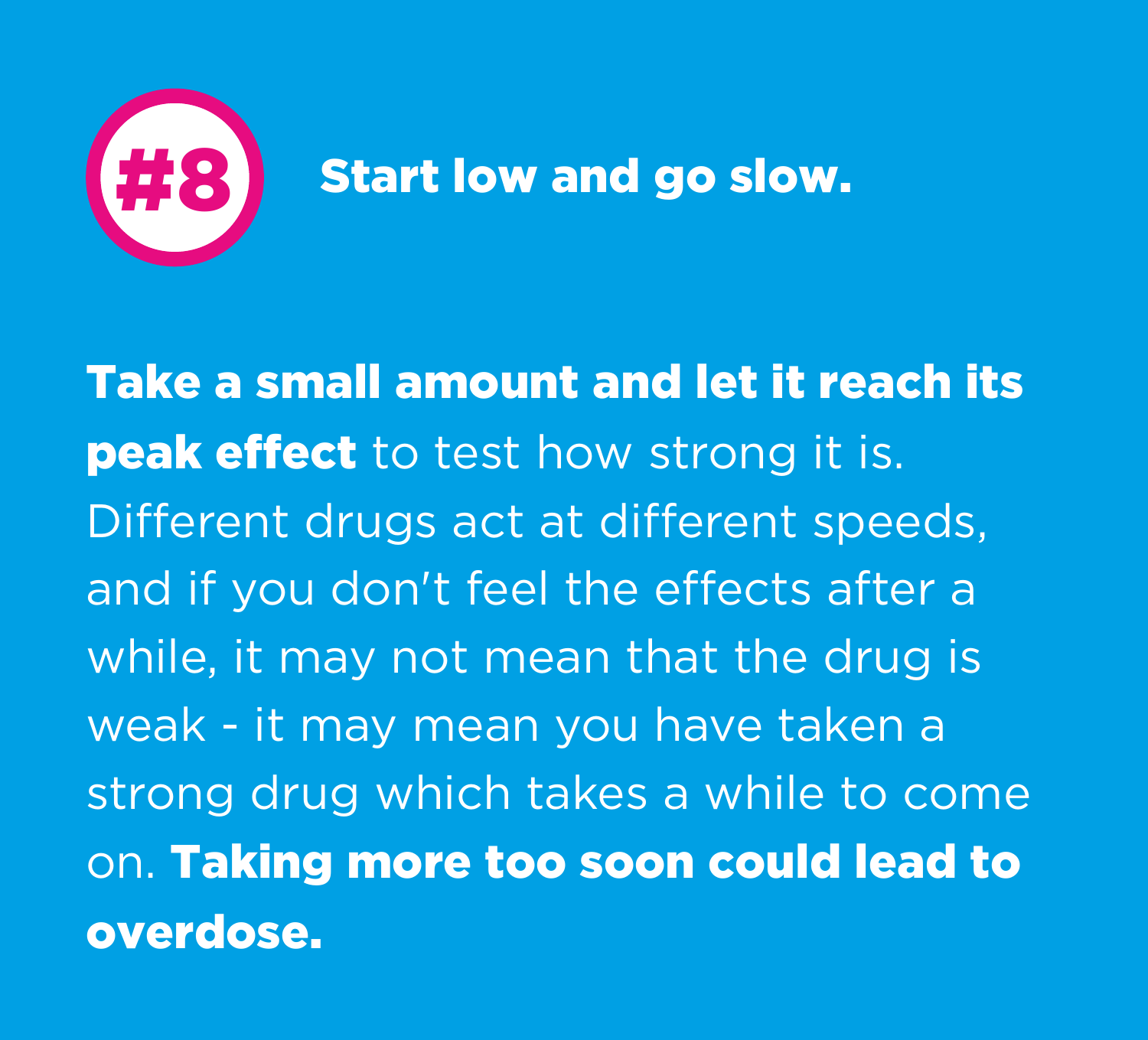

Aim to drink about a pint of water per hour but **don't drink too much**: some stimulants (like ecstasy) make the body keep in water, and the pressure can shut down your breathing and heartbeat. Also:

**• avoid alcohol** - it causes dehydration;

- **avoid energy drinks**: they contain lots of caffeine which can increase the strain on the heart; and
- **keeping hydrated is especially important in warm places.**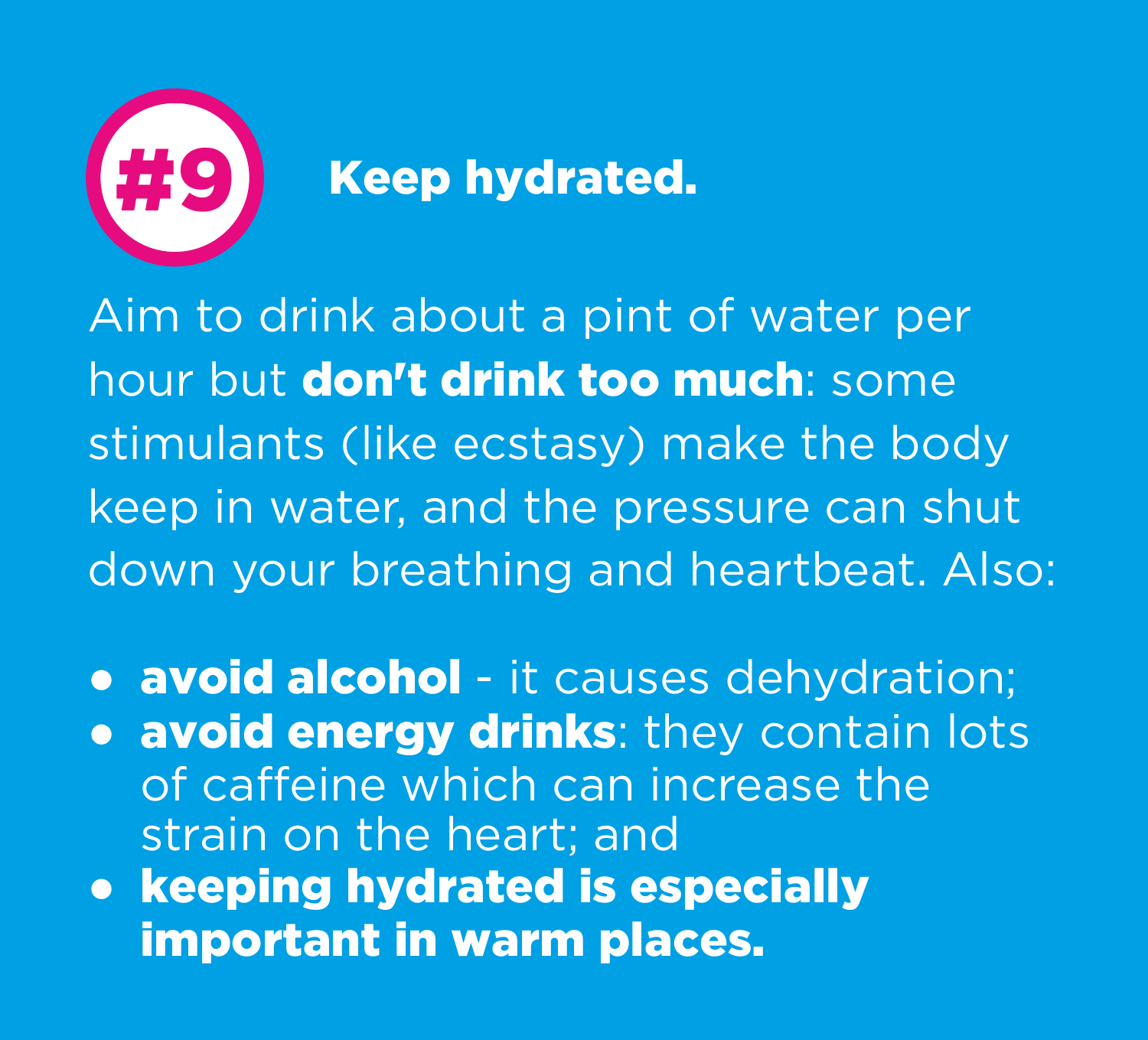

#### **Keep cool.**

Overheating can stop you breathing. If you're feeling warm, open a window or go outside.



## **If you're snorting, take care of your nostrils…**

This will help stop your nose bunging up so when you've stopped using you can get some sleep. Before & after snorting, dab your fingers in water and sniff it up your nose until you feel it run down your throat.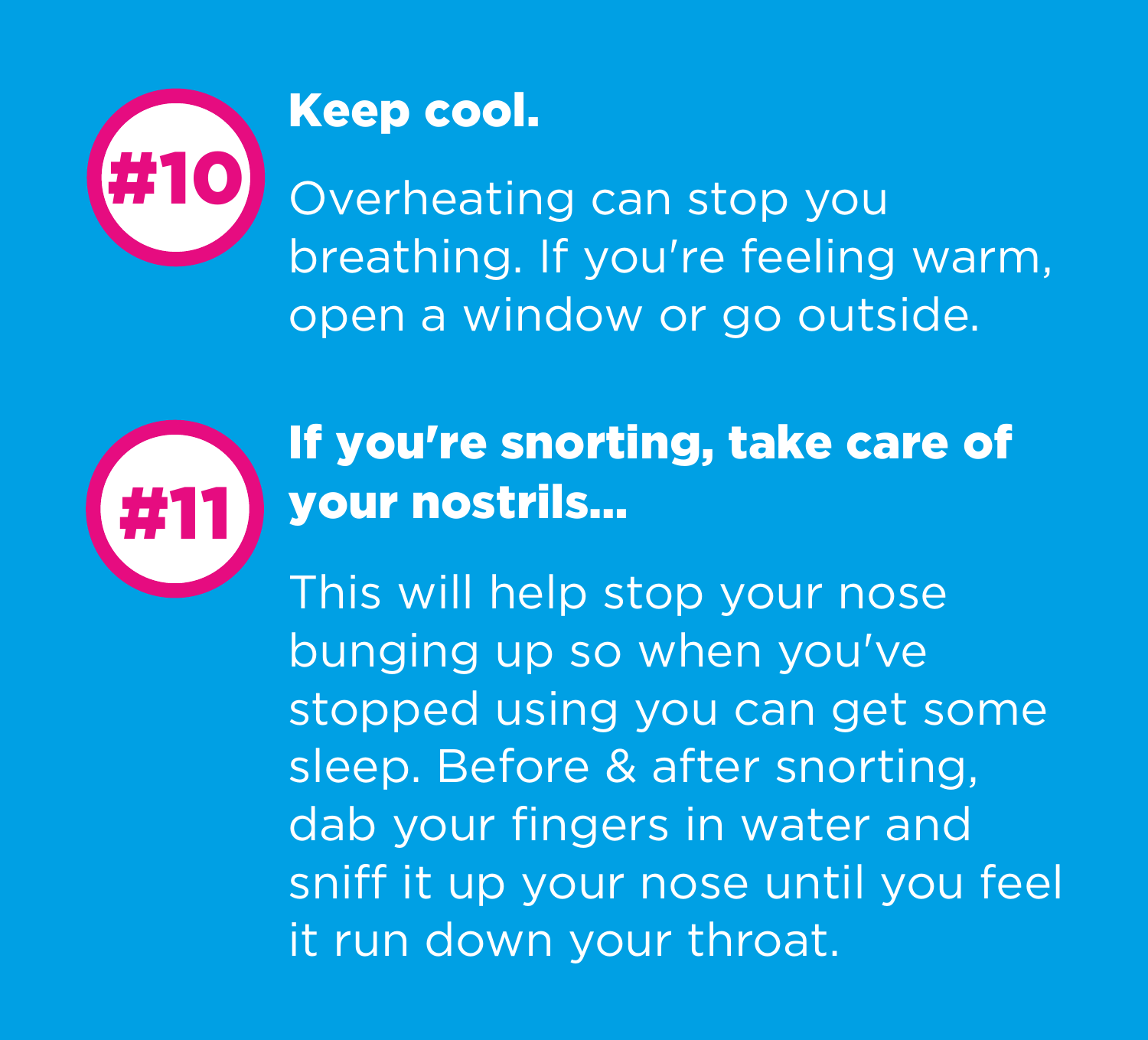

#### **Don't share snorting equipment**

blood borne viruses (hepatitis or HIV) can be transmitted in tiny amounts of blood, too small to see.



#### **Don't mix stimulants with other drugs or alcohol.**

Most people who die after taking drugs have taken more than one drug (including alcohol). Sticking to one substance and not taking anything else is a simple way to reduce your risks.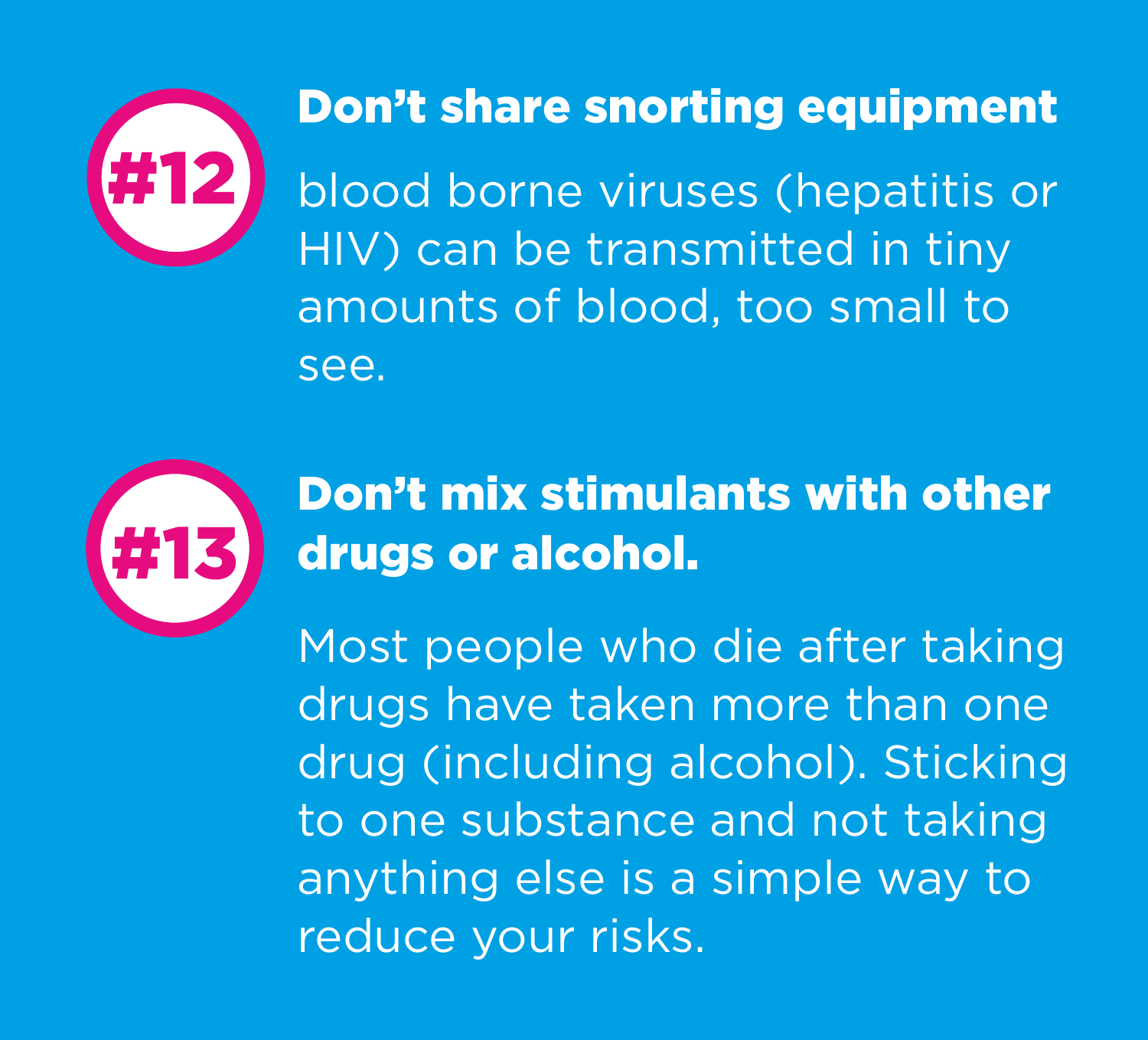

## **6 more ways to reduce your risks:**

## **look after your friends**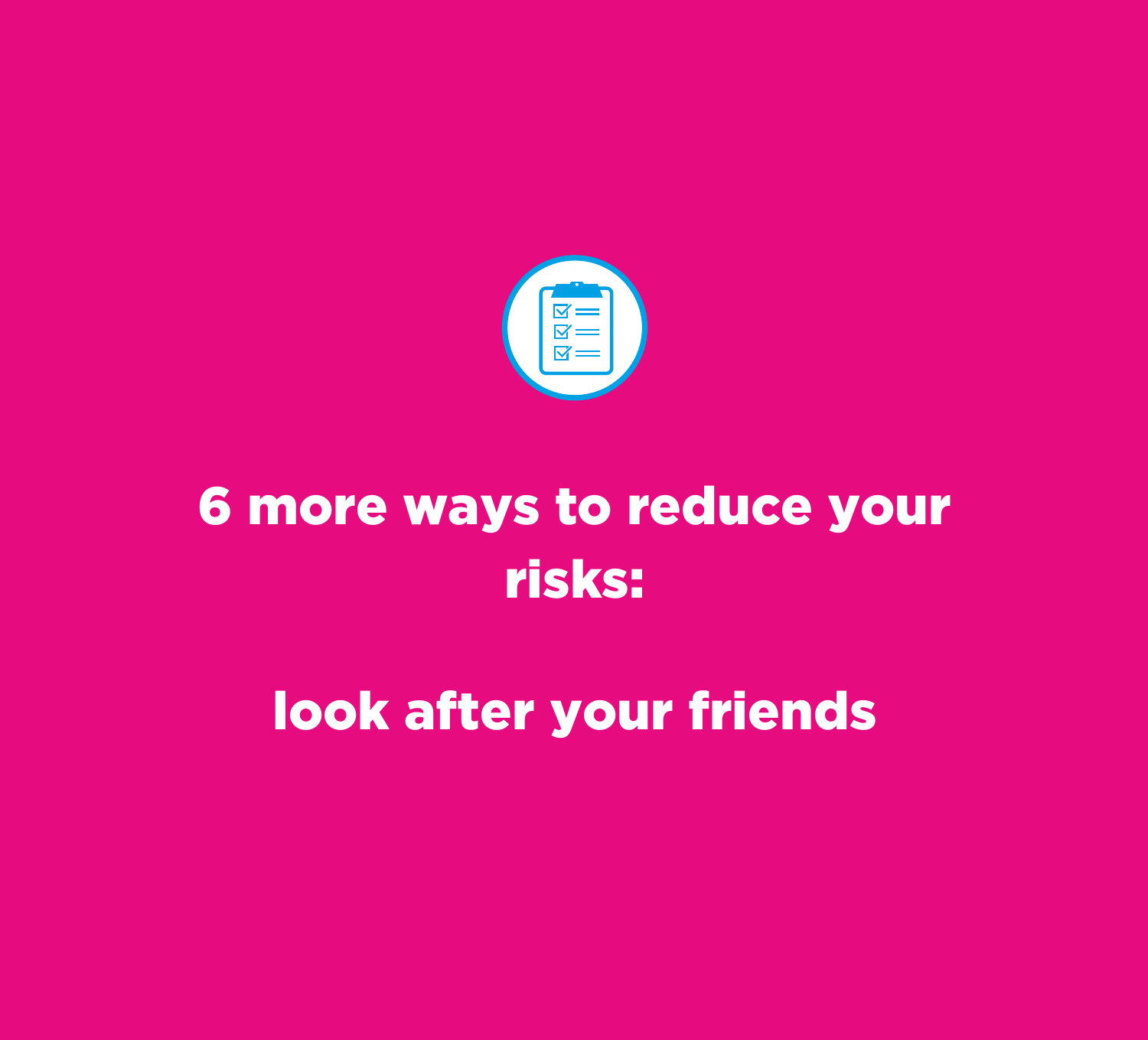

**Don't let anyone go off by themselves. If anyone becomes unwell, stay with them.**



#### **If a friend has a panic attack…**

Get them to sit down, head down, encourage regular breathing & reassure them.

However, if there are more serious symptoms, including delusional behaviour or breathing difficulties, **call an ambulance**.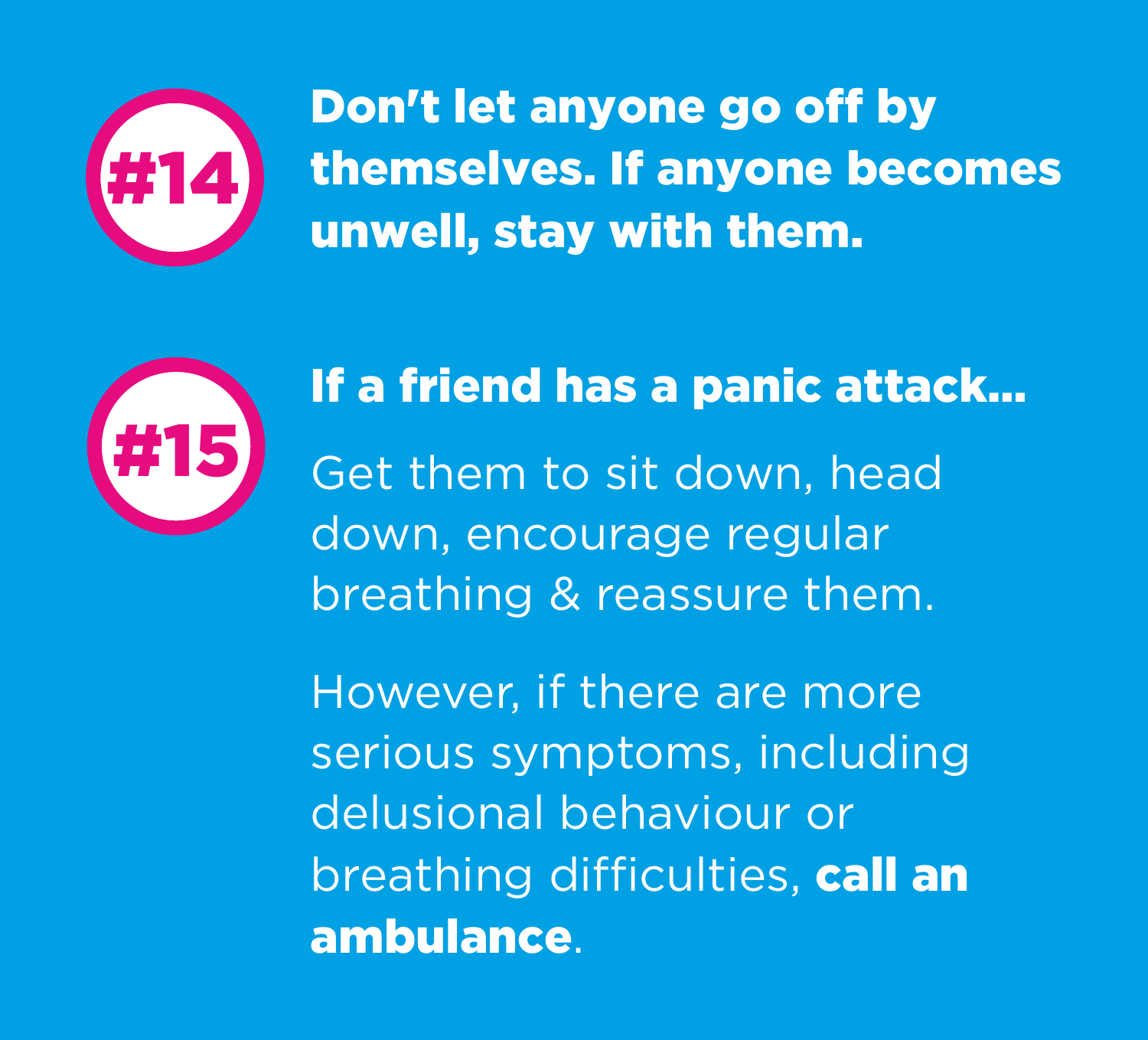Most people who die after taking drugs have taken more than one drug (including alcohol).

**Sticking to one substance and not taking anything else is a simple way to reduce your risks.**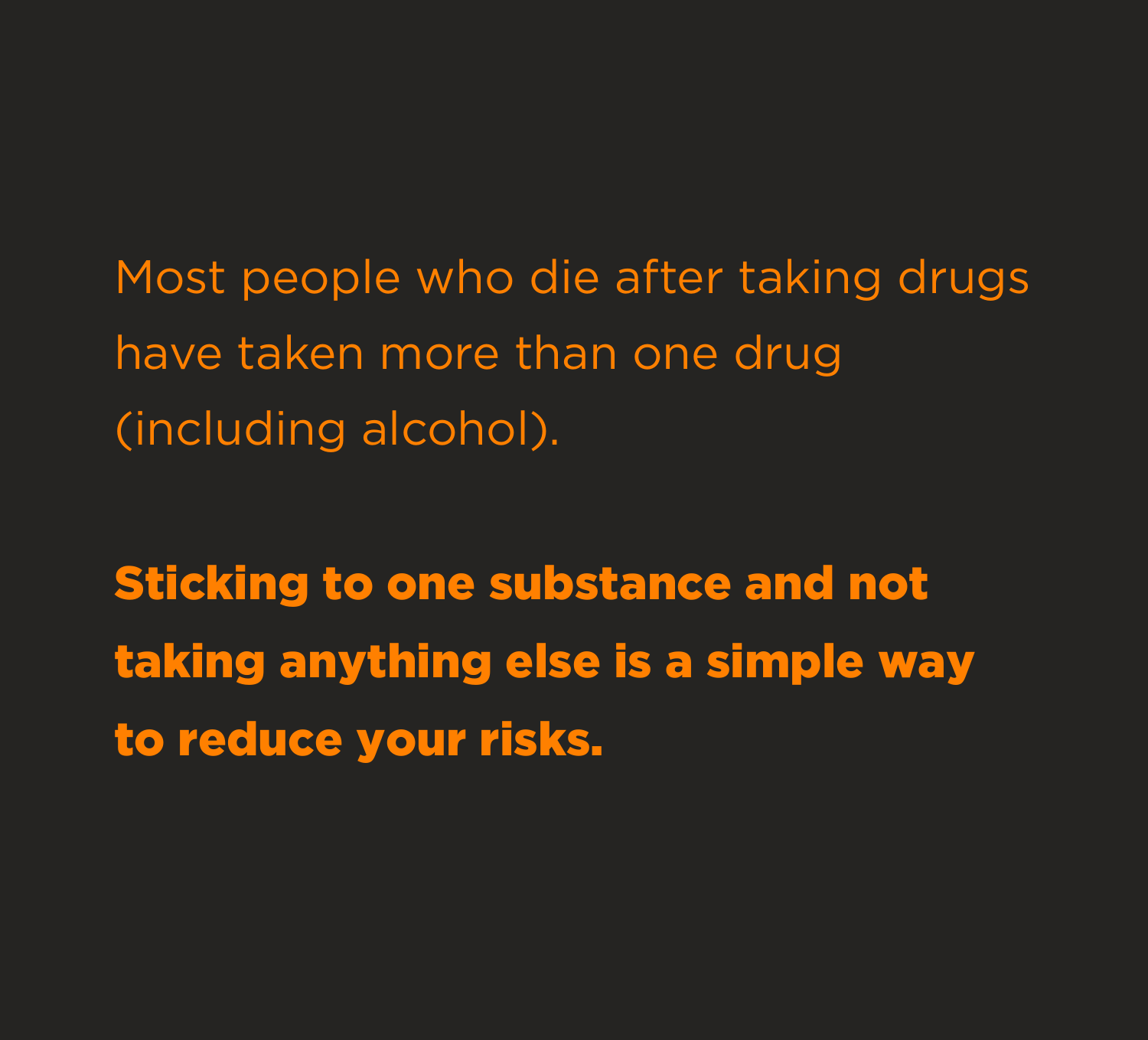

**If someone appears to be hallucinating or has lost touch with reality…**

…remain calm, and try to help the person:

- approach the person quietly while calling their name;
- ask the person to tell you what is happening. Ask whether he or she is afraid or confused;
- tell the person that he or she may be having a hallucination and….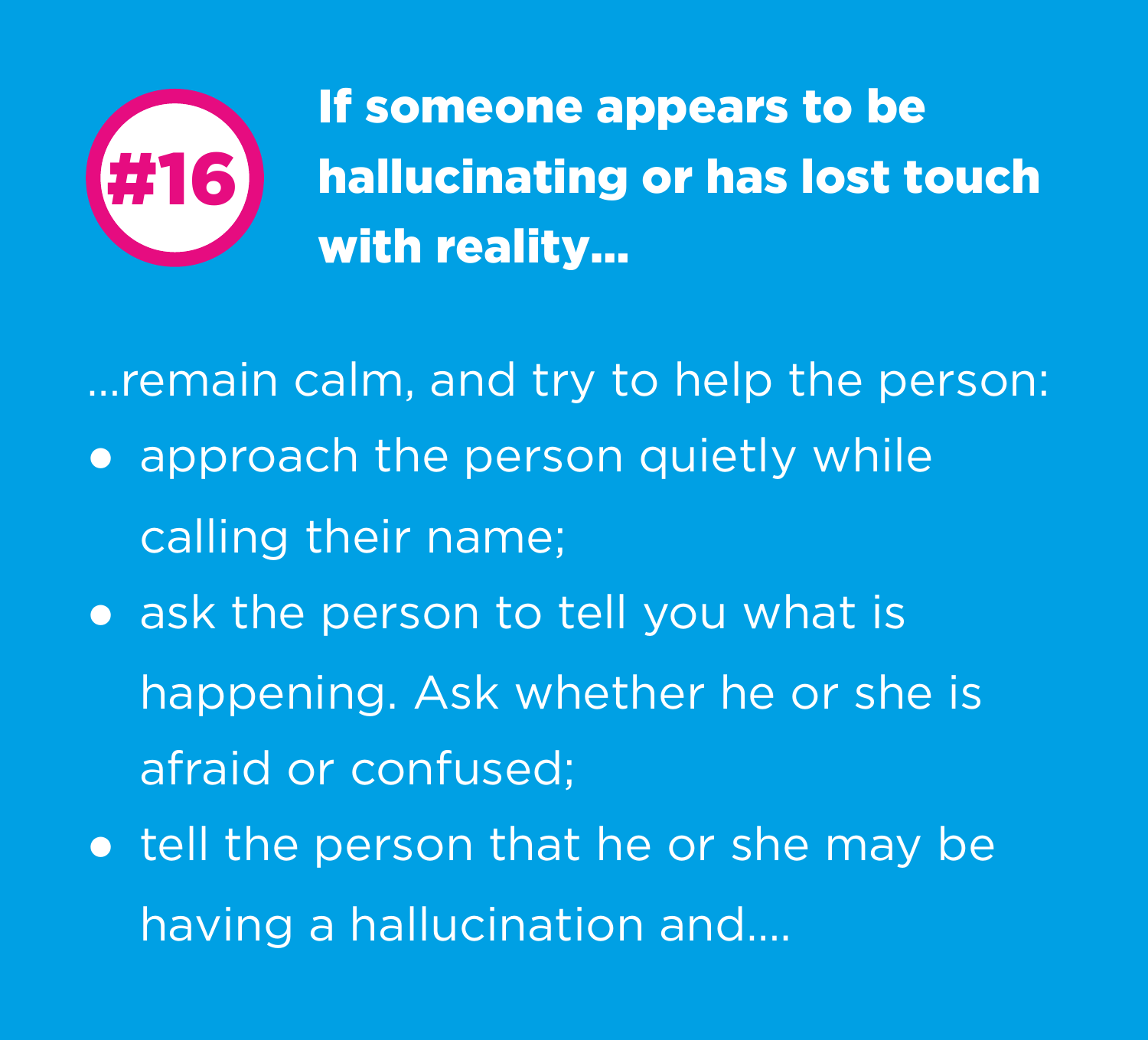

**If someone appears to be #16 hallucinating or lost touch…**

…that you do not see or hear what he or she does. Try not to argue with them;

- talk with the person about the experience, and ask whether there is anything you can do to help;
- help the person find ways to handle the hallucinations, such as listening to soothing music; and
- do not hurry the person.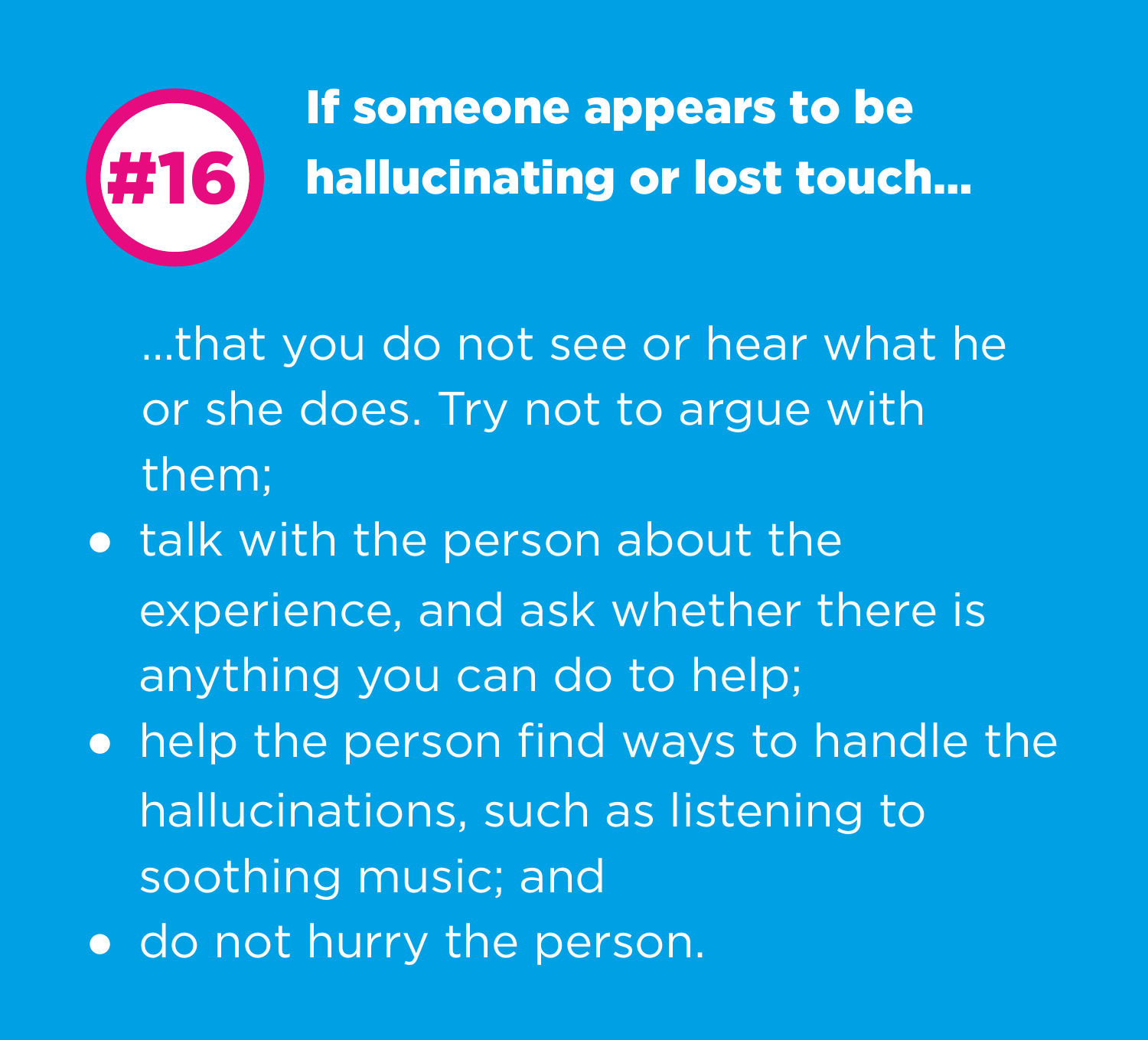

**# If a friend has worrying symptoms, call an ambulance and reassure them. If someone is ill, the sooner they receive emergency medical treatment, the more likely it is they'll survive. 17**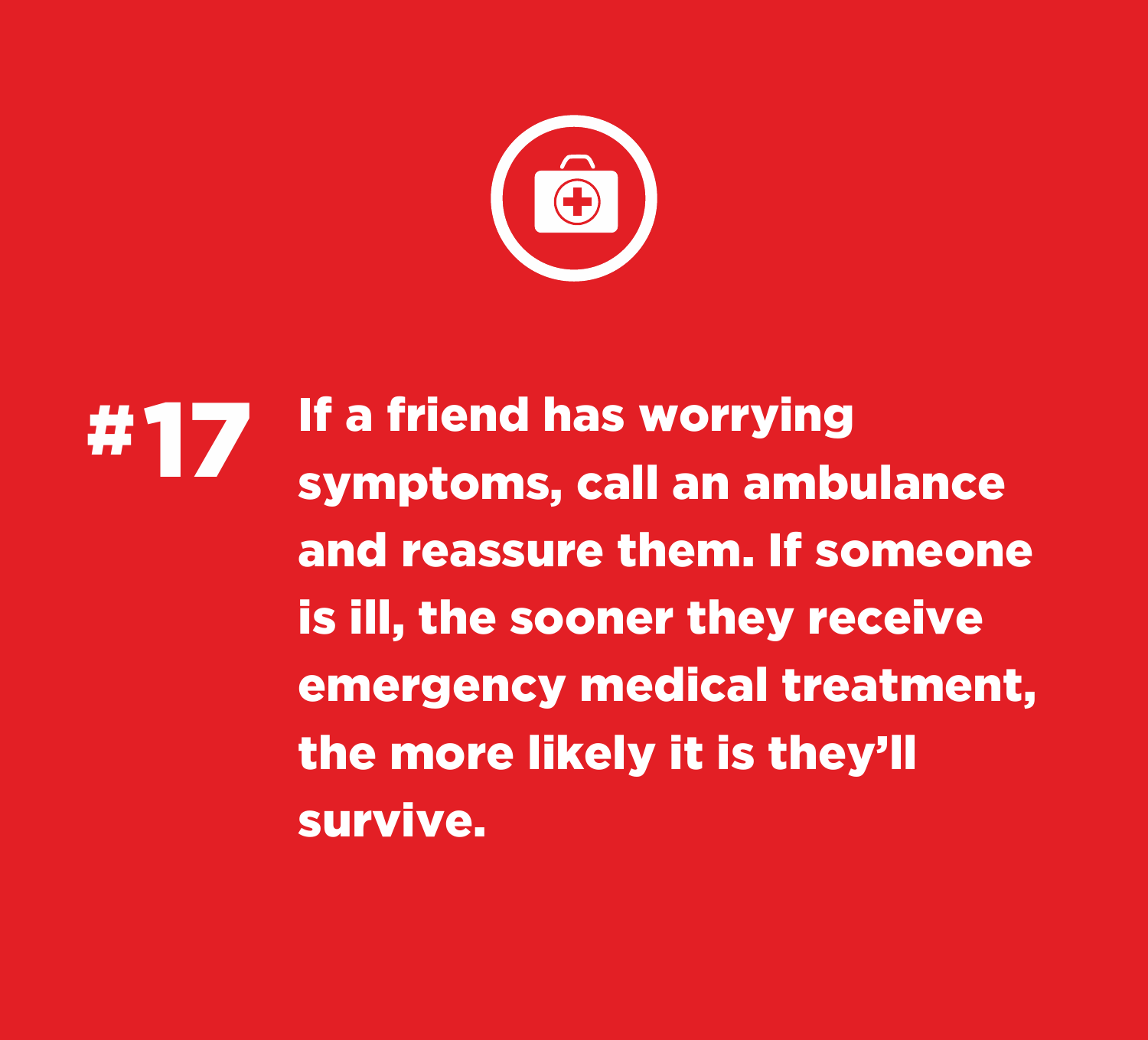

## **3 more ways to reduce your risks:**

**coming down…**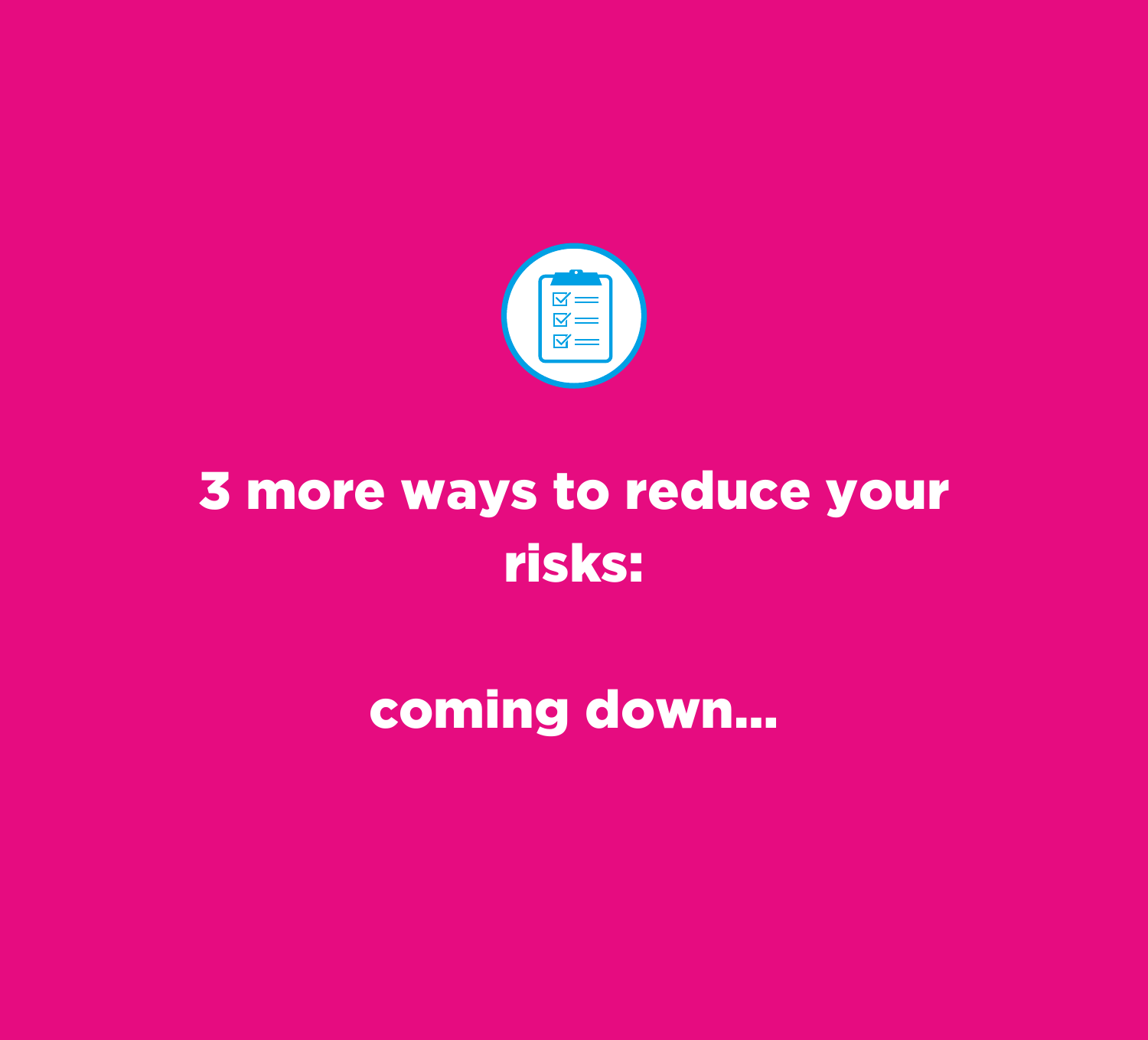

**You can reduce your risk of overdose by not taking other drugs while coming down.**



## **Go somewhere you feel safe to relax.**

Ring a friend if you start to feel depressed, frightened or unwell. If you feel suicidal after using, remember that this will pass and you won't always feel this way. You can ring **Lifeline** 24/7 on **0808 808 8000** to talk to a counsellor, in confidence.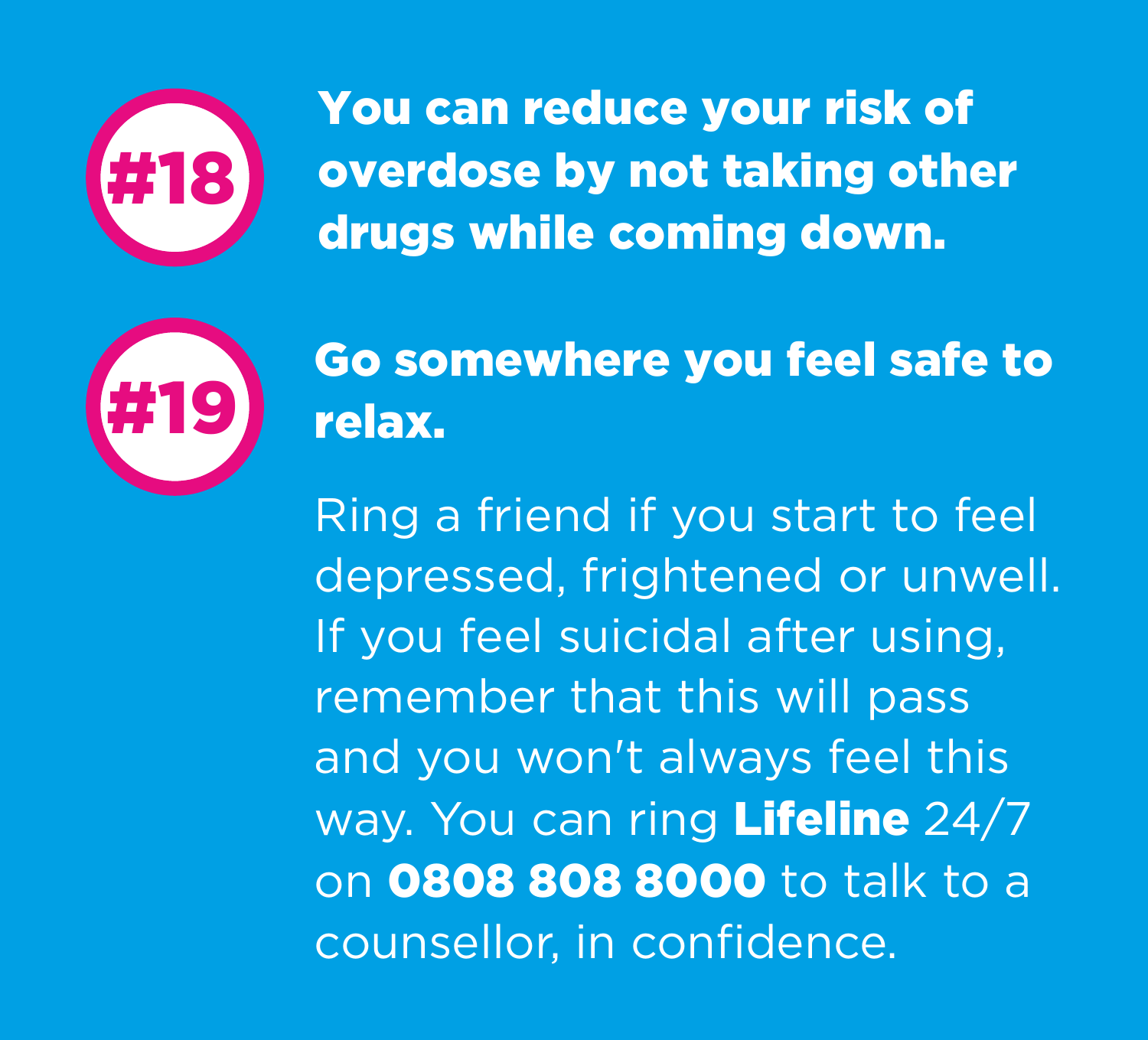

## **Where can I get more information or help?**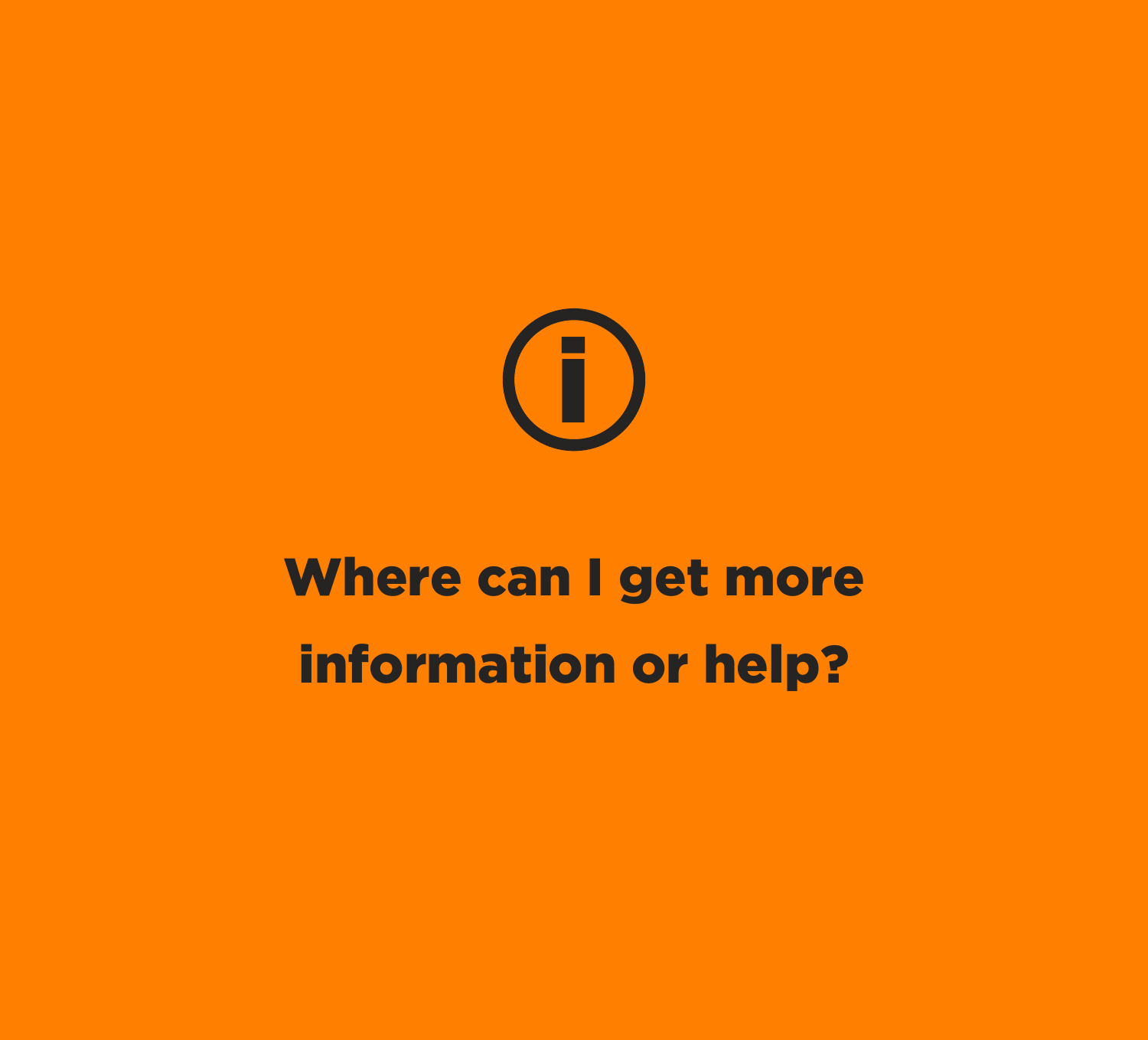- **If you think you may have a problem with drugs…** your GP can provide help and advice and refer you to other relevant services.
- **If you/someone has immediate serious health concerns relating to drug use…** emergency services should be contacted immediately.
- **If you/someone is in distress or despair...** you can ring Lifeline at 0808 808 8000 to talk to a counsellor in confidence.
- **If you've taken a drug with nasty side effects & think others should be warned about it…** please contact the PHA's Drug & Alcohol Monitoring & Information System[: damis@hscni.net](mailto:damis@hscni.net)
- **If you'd like to reduce the harms from your drug use…** you can go to a "Low Threshold Service". Staff will not judge you for taking drugs, and will help you find ways to reduce your risks of harm >>>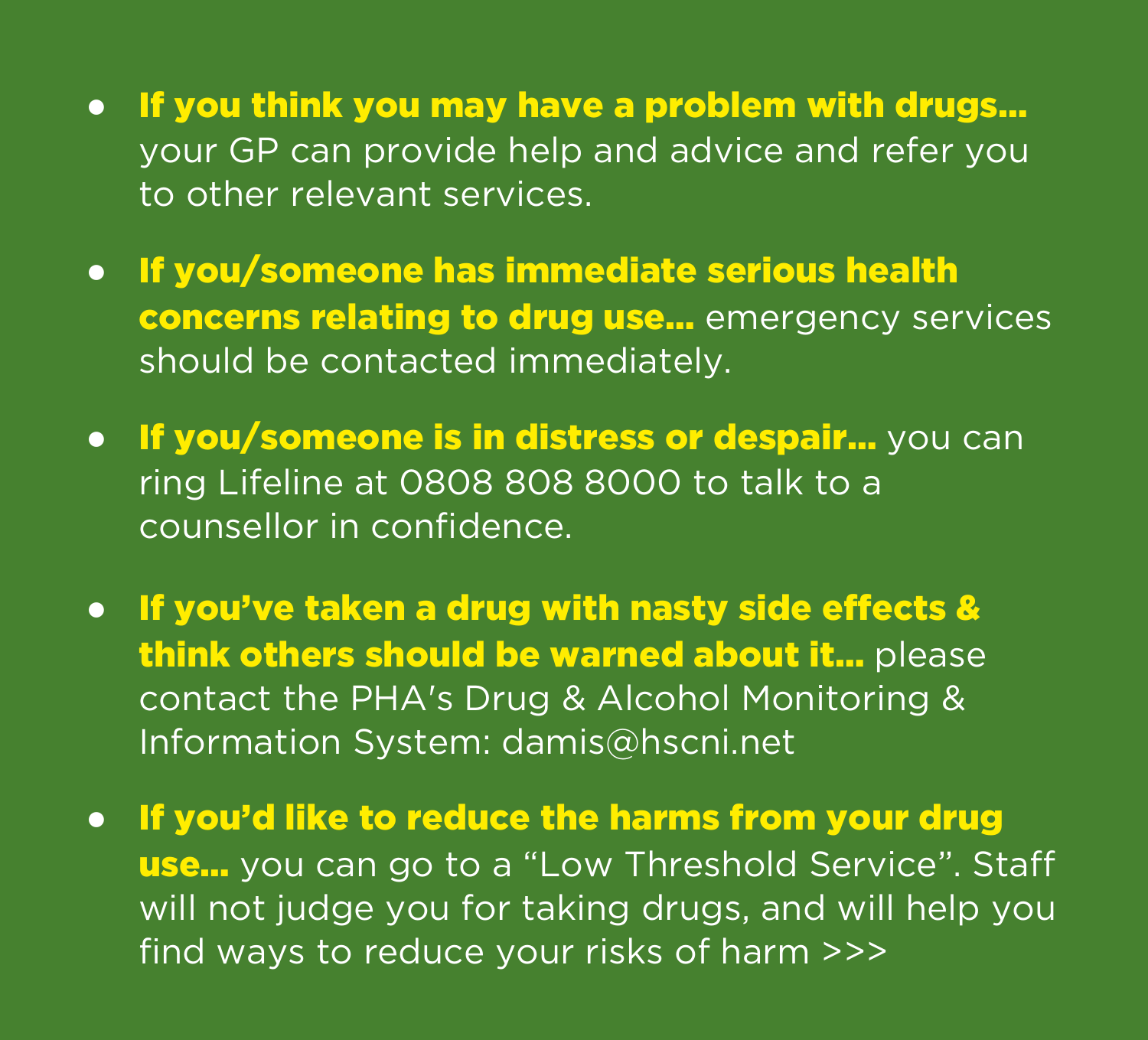**Contact your local Low Threshold Services at:**

**Belfast area.** Drug Outreach Team. 02895 047 301

**Northern area.** Extern. 02825 689 601

**Southern area.** Extern. 02825 689 601

**S.Eastern area.** Simon Comm. 07435 754307 / 754302

#### **Western area**

- Derry area: Depaul. 02871 365 259
- Fermanagh & Omagh areas: Arc Healthy Living Centre. 02868 628741
- Limavady area: First Housing. 02871 371 849

**Telephone numbers can change.** If you're having problems getting through on any of the telephone numbers, check the details on the PHA's site:

www.publichealth.hscni.net/publications/drug-andalcohol-directories-services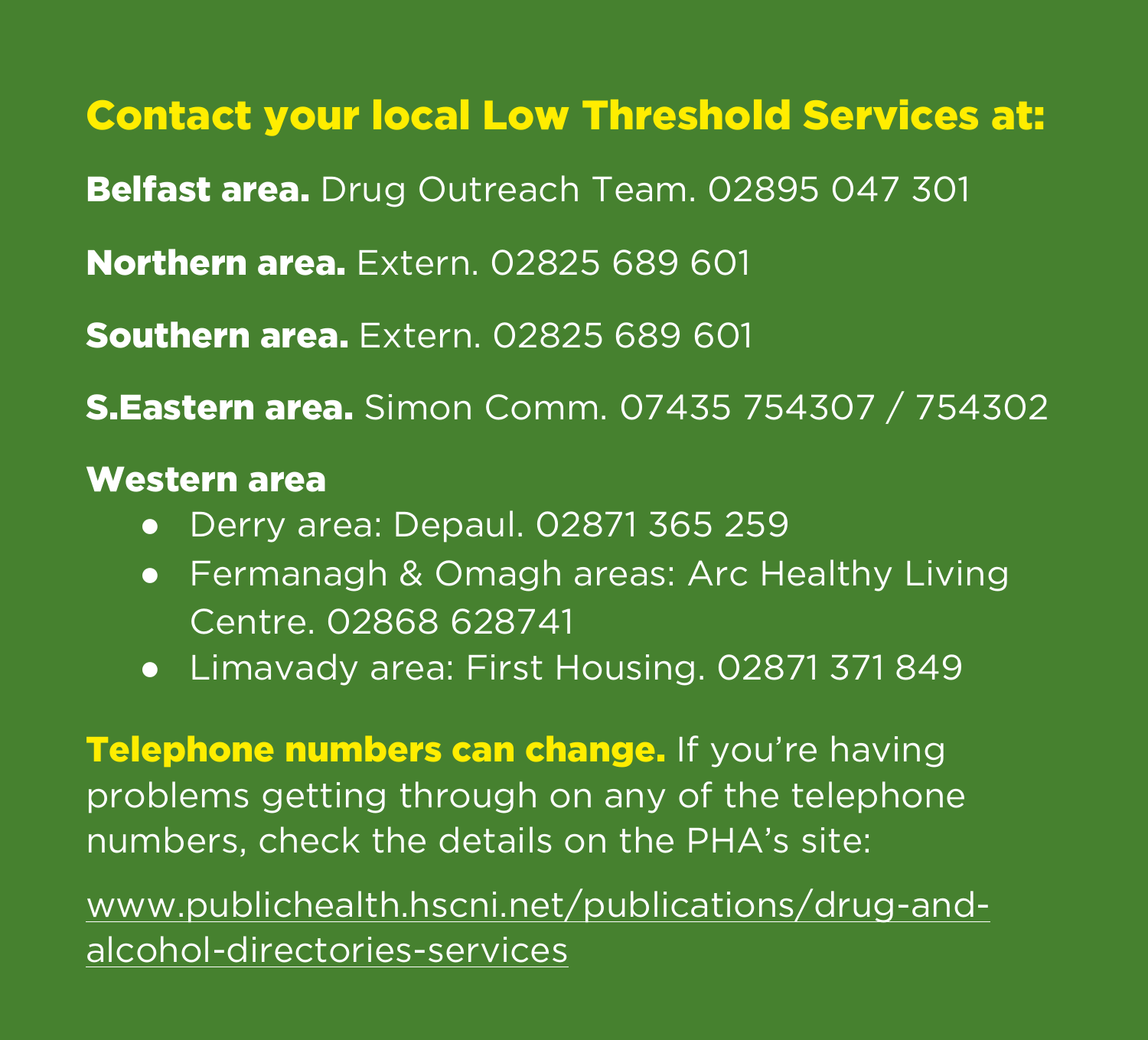'Stimulants' resource is produced / designed by Council for the Homeless NI.

Our thanks are extended to all those who contributed to the production of this leaflet, including 'Belfast Experts By Experience' (BEBE), for giving their advice on the content of this leaflet.